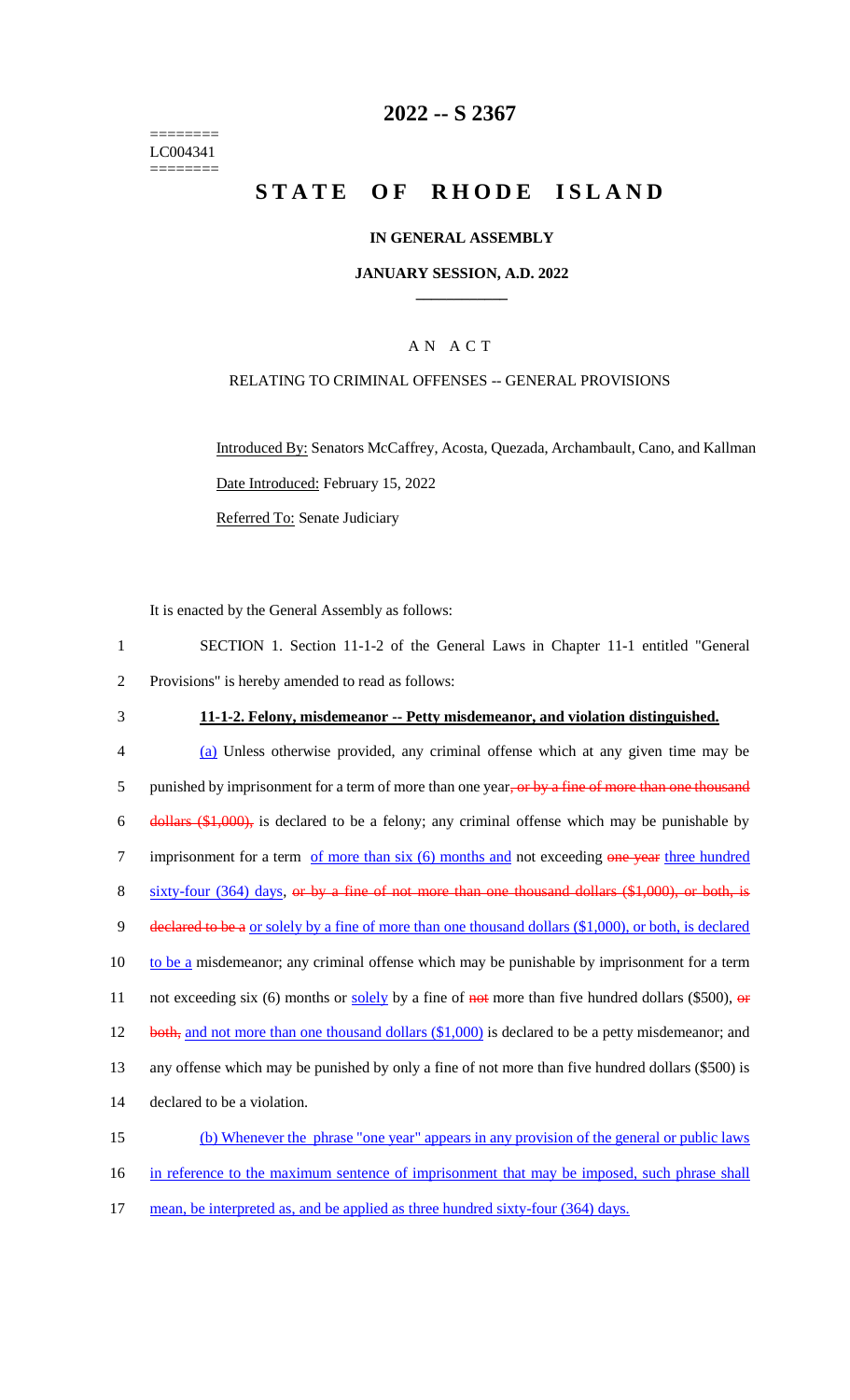1 SECTION 2. This act shall take effect upon passage.

#### $=$ LC004341  $=$